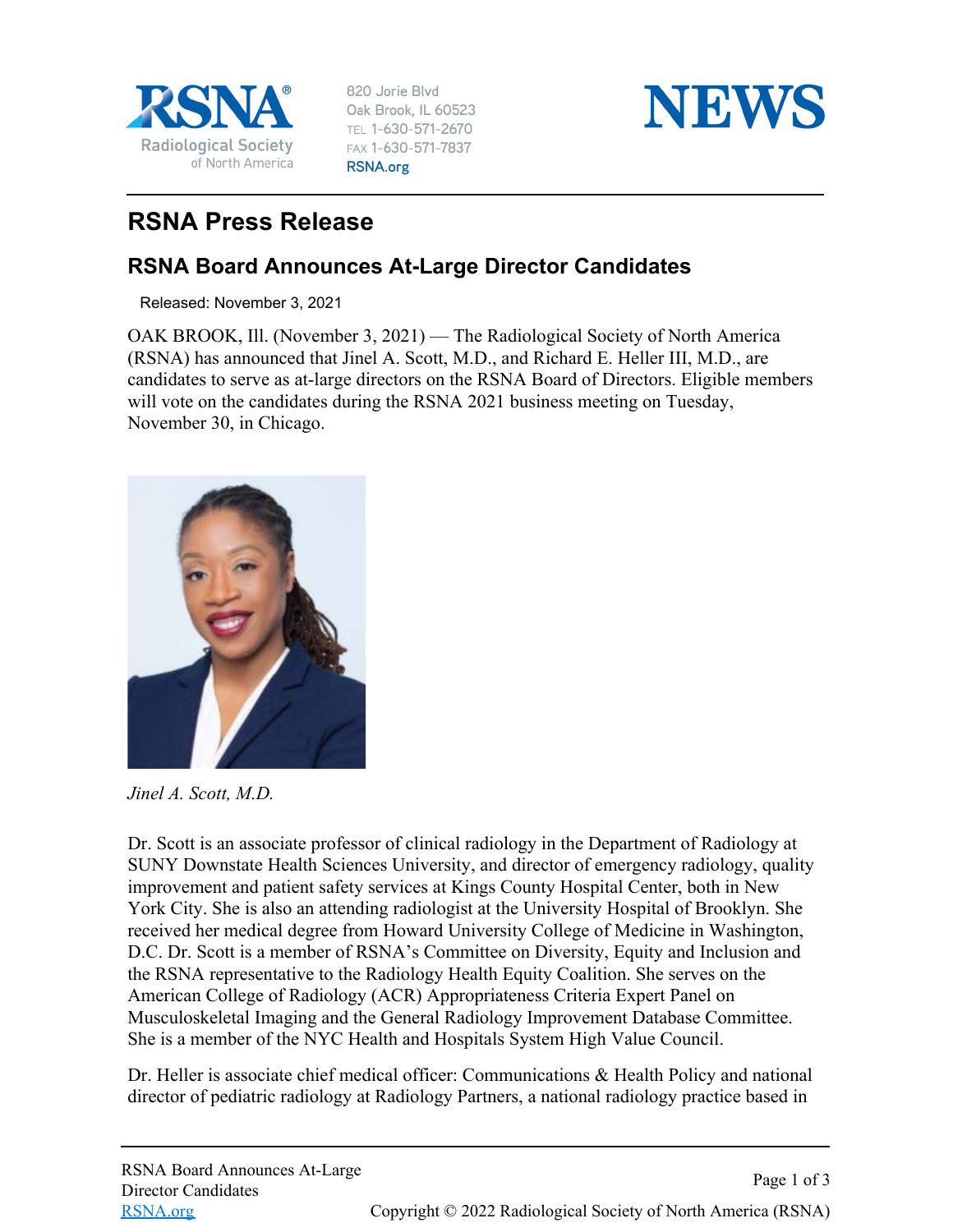the U.S. He also serves as clinical associate at University of Chicago Medicine, Comer Children's Hospital in Chicago, Illinois. Dr. Heller received his medical degree from the Feinberg School of Medicine at Northwestern University in Chicago. He has served on the RSNA Policy & Practice subcommittee of the Education Exhibits Committee. He has given many lectures and presentations at the RSNA Annual Meeting, been a session leader and moderator, acted as moderator and presenter in the popular Fast Five session, and was appointed as the RSNA representative to the International Society for Strategic Studies in Radiology (IS3R) working group on value-based care. He serves on the editorial board and as a peer reviewer for *Pediatric Radiology* and has been a peer reviewer and editorial board member for the *Journal of the American College of Radiology* (JACR). Dr. Heller also serves on and helps lead several Society for Pediatric Radiology and American College of Radiology (ACR) committees and is on the ACR's Commission on Economics.



*Richard E. Heller III, M.D.*

In May, RSNA members approved proposed amendments to the RSNA bylaws to modify the size of the board from eight to a range of seven to 11 members. Under the bylaws change, the president, chair and five additional members now serve as standing directors and maintain the succession of board leadership. Up to four additional members may serve as at-large directors. At-large directors will be appointed for three-year terms.

After approval of the revised bylaws, RSNA issued a call for nominations for two at-large director positions. The Society's nominating committee then reviewed the nominations received and recommended a slate of candidates.

"RSNA recognizes the value that inclusion of diverse leadership brings to the profession, the importance of representing the diversity of perspectives across society membership, and the critical role leadership opportunities play in career development," said Matthew A. Mauro, M.D., chair of the RSNA Board of Directors.

The board adjustments were designed to create a flexible structure to invite more voices to board deliberations and add more varied expertise. Additionally, the changes increase flexibility to include more midcareer professionals and private practitioners in board discussions, which will provide those key members of the radiology profession a stronger